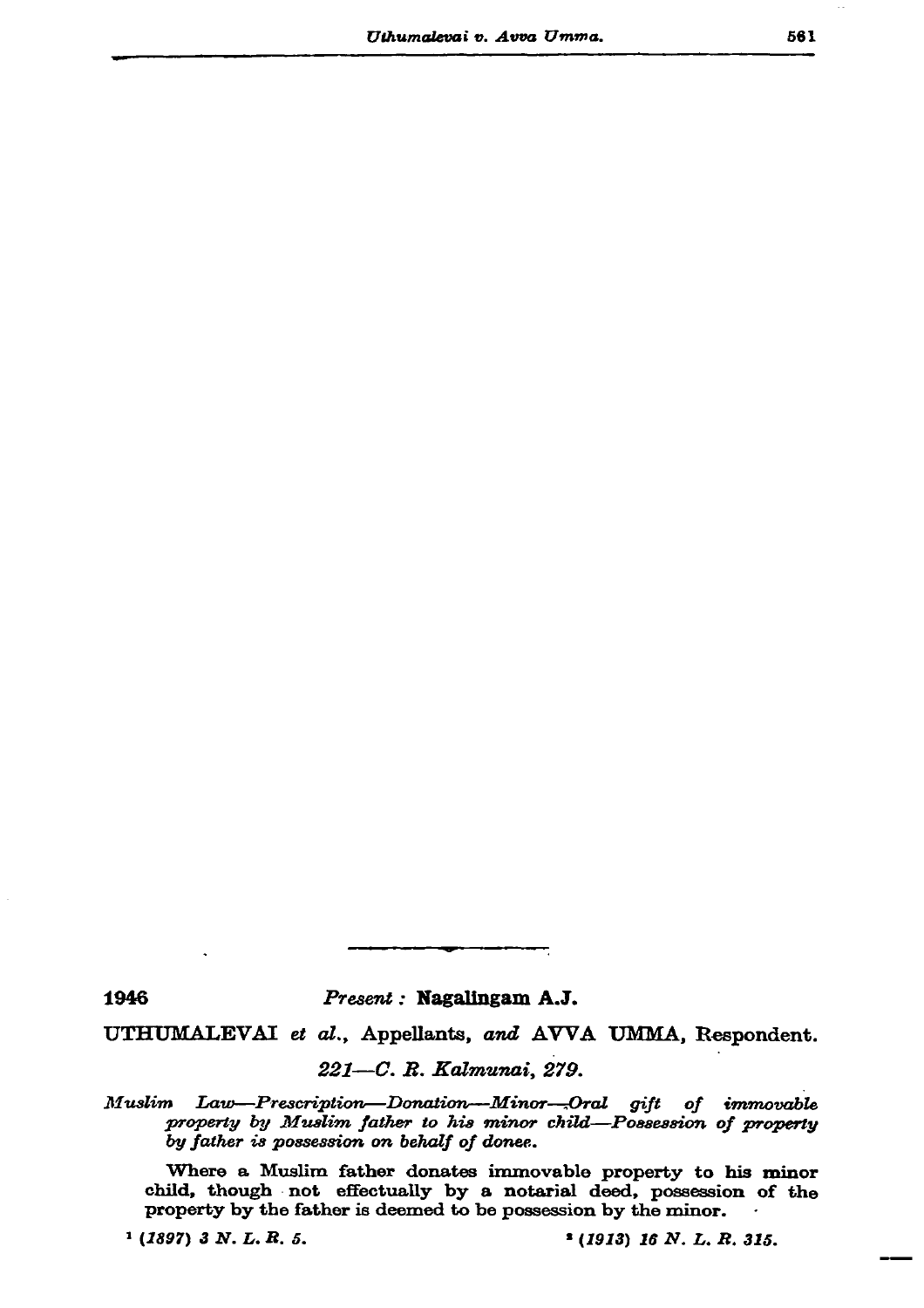PPEAL from a judgment of the Commissioner of Requests. Kalmunai.

 $C. E. S. Perera.$  for the defendants, appellants.

C. Renganathan, for the plaintiff, respondent.

Cur. adv. vult.

November 27, 1946. NAGALINGAM A.J.-

The plaintiff instituted this action for a declaration of title to 6/11 share of an allotment of land described in the schedule to the plaint. Admittedly the land belonged to one Meera Lebbe Saibu Lebbe. He died leaving two sons and seven daughters. Two of the sons and two of the daughters conveyed their interests in the land in dispute to the plaintiff who is the wife of one of the sons, and the plaintiff on this basis prefers her claim. Her claim is resisted by the 2nd defendent who is also a daughter of Meera Lebbe Saibu Lebbe on the footing that the land in question had been donated to her by her father and that she had also acquired title by prescription. The 1st defendant is the husband of the 2nd defendant. The 2nd defendant has been unable to produce the deed of gift in her favour although she stated in her evidence that to her knowledge a deed was executed by her father in her favour and that the deed was in existence at the date of her father's death and that it had been taken possession of by the plaintiff's husband who was her elder brother and that he had not handed it over to her as a result of some ill-feeling between the parties. She further states that although attempts had been made to trace the deed she had been unsuccessful in her attempts. The learned Commissioner properly holds that there is no proof that the land was gifted to her. The 2nd defendant, however, gave testimony —and her testimony has been accepted on this point by the learned Commissioner and has not been challenged in appeal—that the father had dowried lands and residing gardens to all his daughters. The learned Commissioner further finds that Saibu Lebbe "had really set apart the land in dispute for the 2nd defendant". The foundation for this finding is furnished by deed D 1 of 8th October, 1930, by which Saibu Lebbe gifted a portion of land immediately to the north of the land in dispute to another of his daughters, namely, one Mariankandu. In that deed of gift the donor in describing the land gives the boundary on the south as "the share of garden granted to Kulanthaiummah" who is the 2nd defendant. It would appear to have been contended before the learned Commissioner that this description at any rate furnishes a starting point for prescription as the description of the boundary clearly indicates that he had prior to the date of that gift granted the land in dispute to the 2nd defendant. The learned Commissioner in regard to this aspect of the matter holds that as the father was living on the land in dispute along with the 2nd defendant who was a minor at the date of the deed of gift to Mariankandu and therefore at the date of the gift to her as well, the 2nd defendant cannot count the period of possession by the father till his death which took place in 1937. The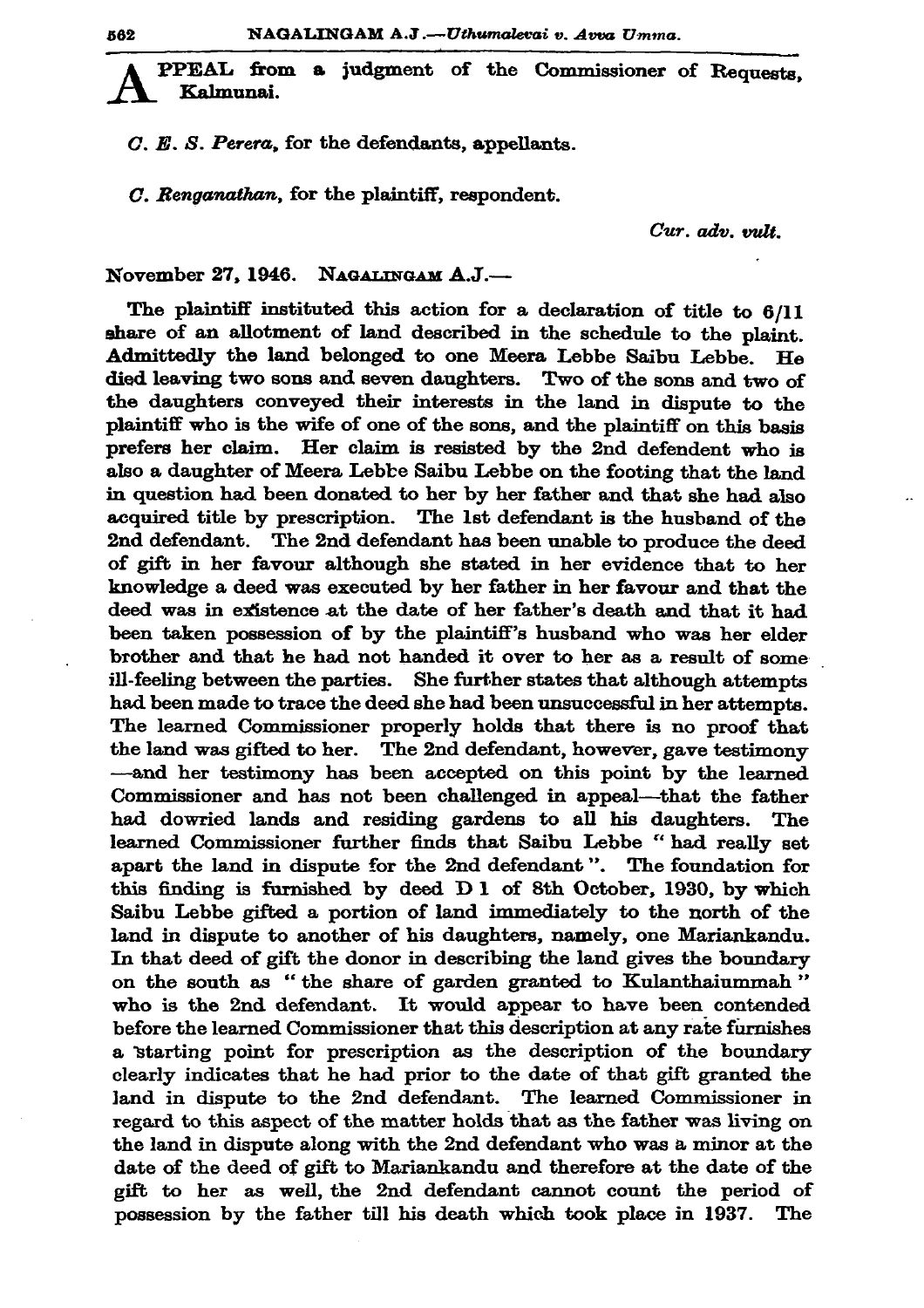learned Commissioner, however, finds that from the date of the 2nd defendant's marriage which took place about a year after her father's death she was exclusively and adversely possessing the land in dispute This view of the learned Commissioner is contested. as her property.

The parties are admittedly Muslims and the question is whether the 2nd defendant can claim the benefit of the father's possession after the date on which there is proof of signification by him of his having granted the land to the 2nd defendant. The 2nd defendant having been a minor prior to 1930, the date of the deed D 1, and there being no suggestion that either the 2nd defendant or anyone on her behalf made a purchase of the land in question from the father, the father's grant must needs Strictly speaking, under Muslim Law no deed of have been a gift. conveyance as known to us is necessary to make a donation even of real property, but in Ceylon even Muslims are bound by the Prevention of Frauds Ordinance which requires that a conveyance of immovable property should be notarially executed. But it does not follow as was argued that before prescription can commence it should be proved that a valid deed of convevance was in fact executed. It is sufficient if it is shown that even if there was nothing more than an oral gift the donee entered upon possession of the land gifted and had adverse and exclusive user for the prescriptive period.

It is clear law that where a Muslim father donates his property to his minor child, no transmutation of possession is necessary, and the possession by the father would be regarded as possession by him on behalf of the donee. Tyabii (2nd edition, section 400) lays down the proposition thus  $:$   $-$ 

"Where the father or grandfather (or some other person entitled to be the guardian of the property) of a minor or person of unsound mind having a real and bona fide intention to make a gift makes a declaration of gift in favour of the said minor or person of unsound mind and the subject of the said gift is (at the time of the declaration) in the possession of the said father or grandfather (or other guardian) or of some person on his behalf, the gift is complete without any transfer of the possession of the subject of the gift; the declaration of gift having in law the effect of transforming the possession of the donor on his own behalf into possession on behalf of the donee as the guardian of the property of the donee."

Ameer Ali (4th edition, page 123) states the law as follows :-

The gift is completed by the contract and it makes no difference whether the subject of the gift is in the hands of the father or in that of a depositary (on behalf of the father). When a father makes a gift of something to his infant son, the infant by virtue of the gift becomes proprietor of the same provided the thing given be at the time in the possession of the father or of any person who stands in the position of trustee for the father because the possession of the father is tantamount to the possession of the infant by virtue of the gift and the possession of the trustee is equivalent to that of the father.